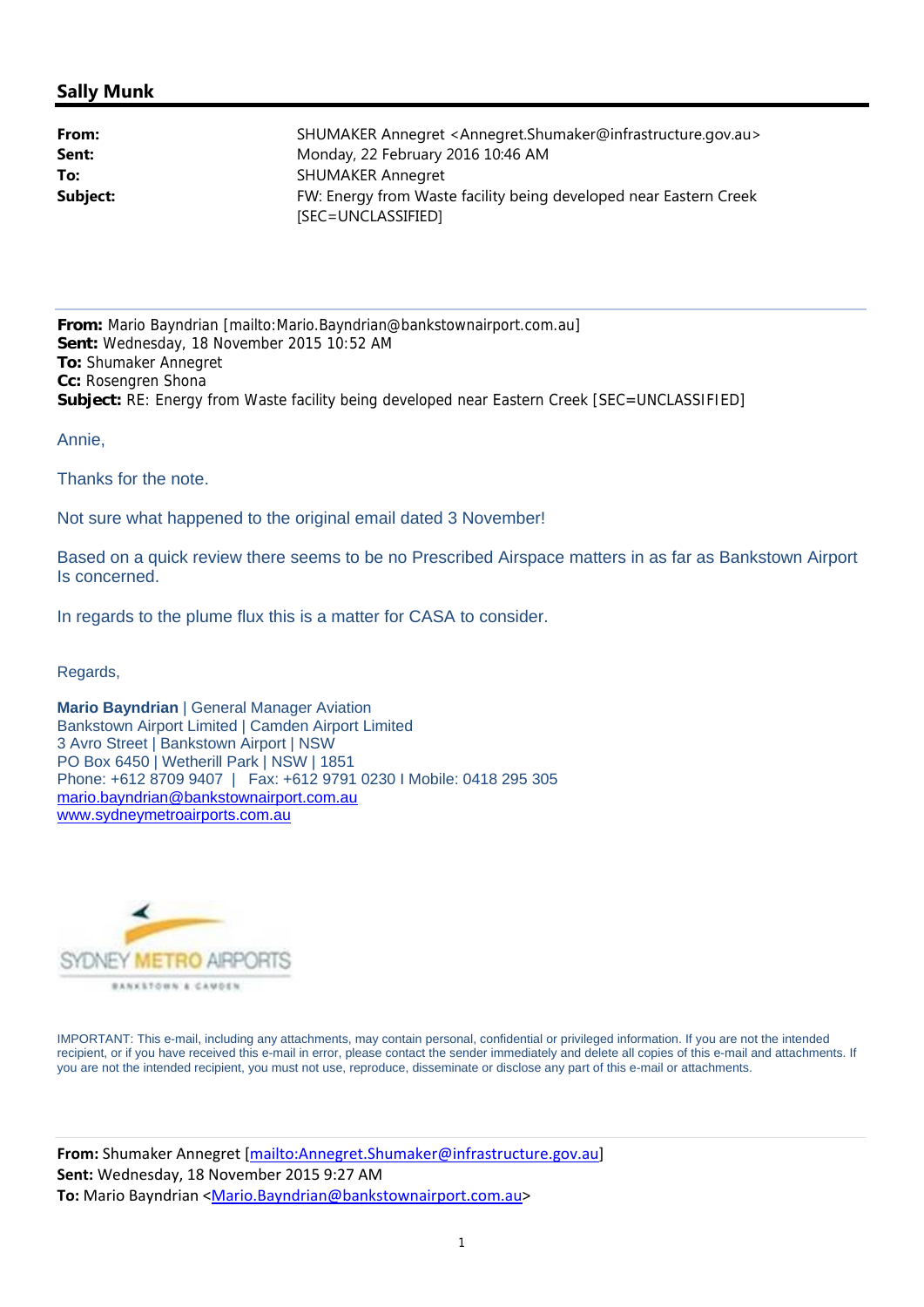## **Cc:** Rosengren Shona <Shona.Rosengren@infrastructure.gov.au> **Subject:** FW: Energy from Waste facility being developed near Eastern Creek [SEC=UNCLASSIFIED]

## Good morning Mario

Shona Rosengren has asked me to kindly follow up with you about the proposed Energy from Waste Facility near Eastern Creek and whether Bankstown Airport had any comments regarding the two attached documents. The NSW Department of Planning and Environment is seeking confirmation from DIRD of their suitability, prior to public notification.

Could you please advise of any feedback you may have, particularly any concerns, with regard to these reports.

Thank you and kind regards

Annie

**Annie Shumaker** Aviation and Airports Department of Infrastructure and Regional Development P: (02) 6274 8017 E: annegret.shumaker@infrastructure.gov.au

**From:** Rosengren Shona **Sent:** Tuesday, 3 November 2015 3:33 PM **To:** Mario Bayndrian **Cc:** Shumaker Annegret **Subject:** Energy from Waste facility being developed near Eastern Creek [SEC=UNCLASSIFIED]

Hi Mario,

The Department has received the attached documents about an Energy from Waste facility being developed near Eastern Creek.

I understand CASA (Anna Henry from the Office of Airspace Regulation) and Airservices (Tony Aiezza) have reviewed the initial proposal looking for potential impacts on the Western Sydney Airport at Badgery's Creek. I just wanted to check if this location/activity causes any concerns for Bankstown? (The airspace assessment indicates that the location is beyond the protected surfaces for Bankstown).

The contact I have been given for the proponent is Skye Playfair Redman Senior Consultant – Urban Planning Urbis t 02 8233 9900 splayfairredman@urbis.com.au

Regards,

Shona

Shona Rosengren Acting General Manager Aviation Environment Branch | Aviation and Airports Division

**Australian Government Department of Infrastructure and Regional Development Postal: GPO Box 594, Canberra ACT 2601| Street Address: 111 Alinga Street, Canberra City**